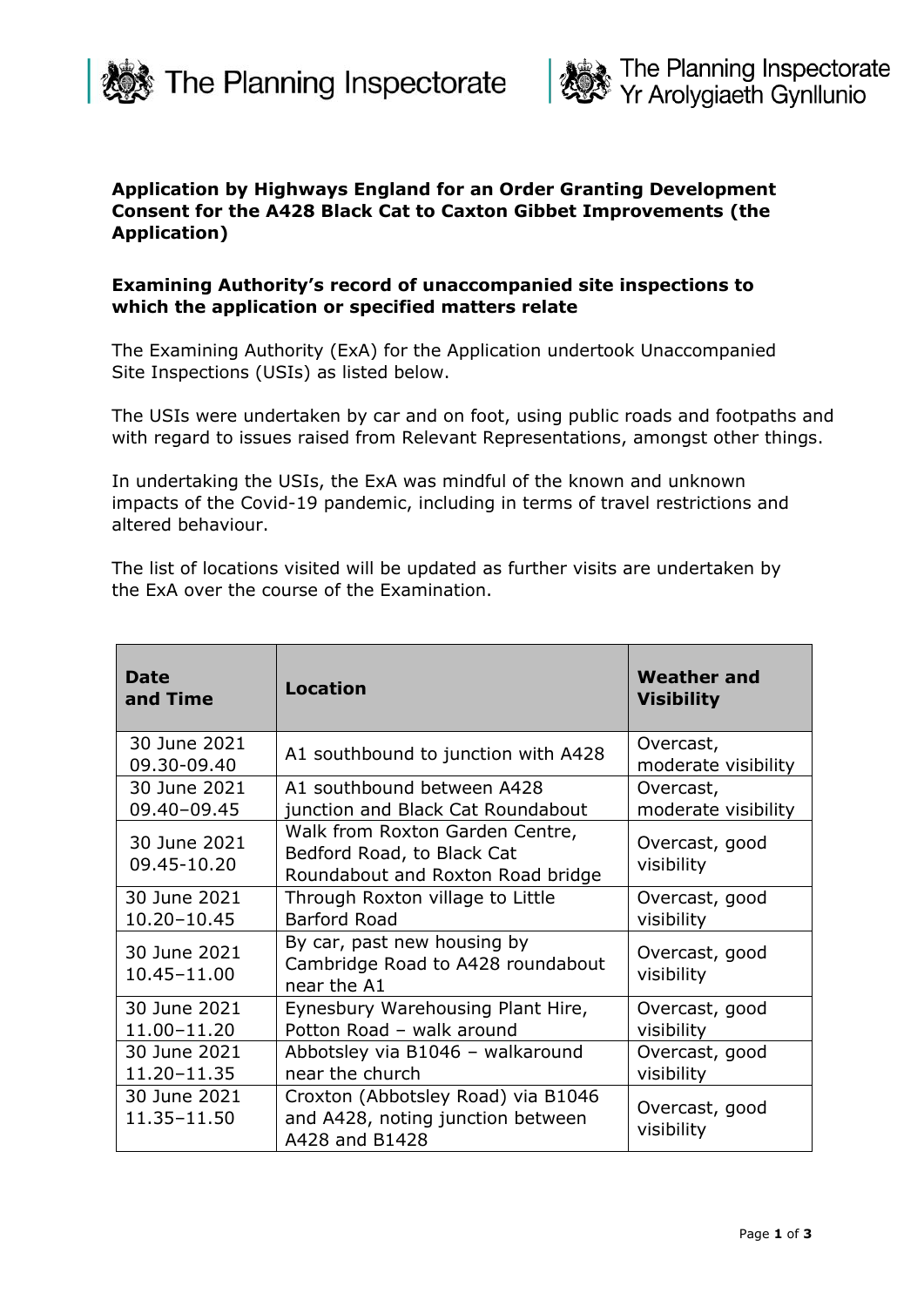

| <b>Date</b><br>and Time             | <b>Location</b>                                                                                                                                                            | <b>Weather and</b><br><b>Visibility</b> |  |
|-------------------------------------|----------------------------------------------------------------------------------------------------------------------------------------------------------------------------|-----------------------------------------|--|
| 30 June 2021<br>11.50-12.10         | Toseland Road near overhead pylons -<br>walk around                                                                                                                        | Overcast, good<br>visibility            |  |
| 30 June 2021<br>12.10-12.15         | Croxton (High Street)                                                                                                                                                      | Overcast, good<br>visibility            |  |
| 30 June 2021<br>12.20-12.30         | Eltisley, via A428 - walkaround and<br>stop for break                                                                                                                      | Overcast, good<br>visibility            |  |
| 30 June 2021<br>14.00-14.15         | Eltisley Manor, via A428                                                                                                                                                   | Overcast, good<br>visibility            |  |
| 30 June 2021<br>14.15-14.45         | Caxton Gibbet services - walk around                                                                                                                                       | Overcast, good<br>visibility            |  |
| 30 June 2021<br>14.45-15.00         | North of Caxton Gibbet roundabout,<br>by public footpath $73/17$ – walk<br>around                                                                                          | Overcast, good<br>visibility            |  |
| 30 June 2021<br>15.00-15.25         | Cambourne via A428 and local roads,<br>central retail area and Cambourne<br>West                                                                                           | Overcast, good<br>visibility            |  |
| 30 June 2021<br>15.25-15.40         | By car to A428 / A14 / M11 Girton<br>interchange                                                                                                                           | Overcast, good<br>visibility            |  |
| 30 June 2021<br>15.40-16.00         | Caxton Gibbet and on to A14, via<br>Papworth Everard (A1198)                                                                                                               | Overcast, good<br>visibility            |  |
|                                     |                                                                                                                                                                            |                                         |  |
| 1 July 2021<br>$10.10 - 10.40$      | Chawston Lane, Chawston - walk past<br>Brook Cottages by the A1 northbound                                                                                                 | Broken cloud, good<br>visibility        |  |
| 1 July 2021<br>$10.40 - 11.00$      | By car to Roxton Garden Centre,<br>Bedford Road - stop                                                                                                                     | Broken cloud, good<br>visibility        |  |
| 1 July 2021<br>11.00-12.00          | By car to Howitt's Lane, Eynesbury -<br>walk along the footpath by Hen Brook,<br>beneath the Railway and the A428 to<br>just south of the location of the<br>proposed road | Broken cloud, good<br>visibility        |  |
| 1 July 2021<br>13.00-13.30          | Black Cat Roundabout to the A6, via<br>the A421                                                                                                                            | Broken cloud, good<br>visibility        |  |
|                                     |                                                                                                                                                                            |                                         |  |
| 20 September<br>2021<br>14:45-15:15 | A1 southbound to B1042 to Sandy                                                                                                                                            | Overcast, good<br>visibility            |  |